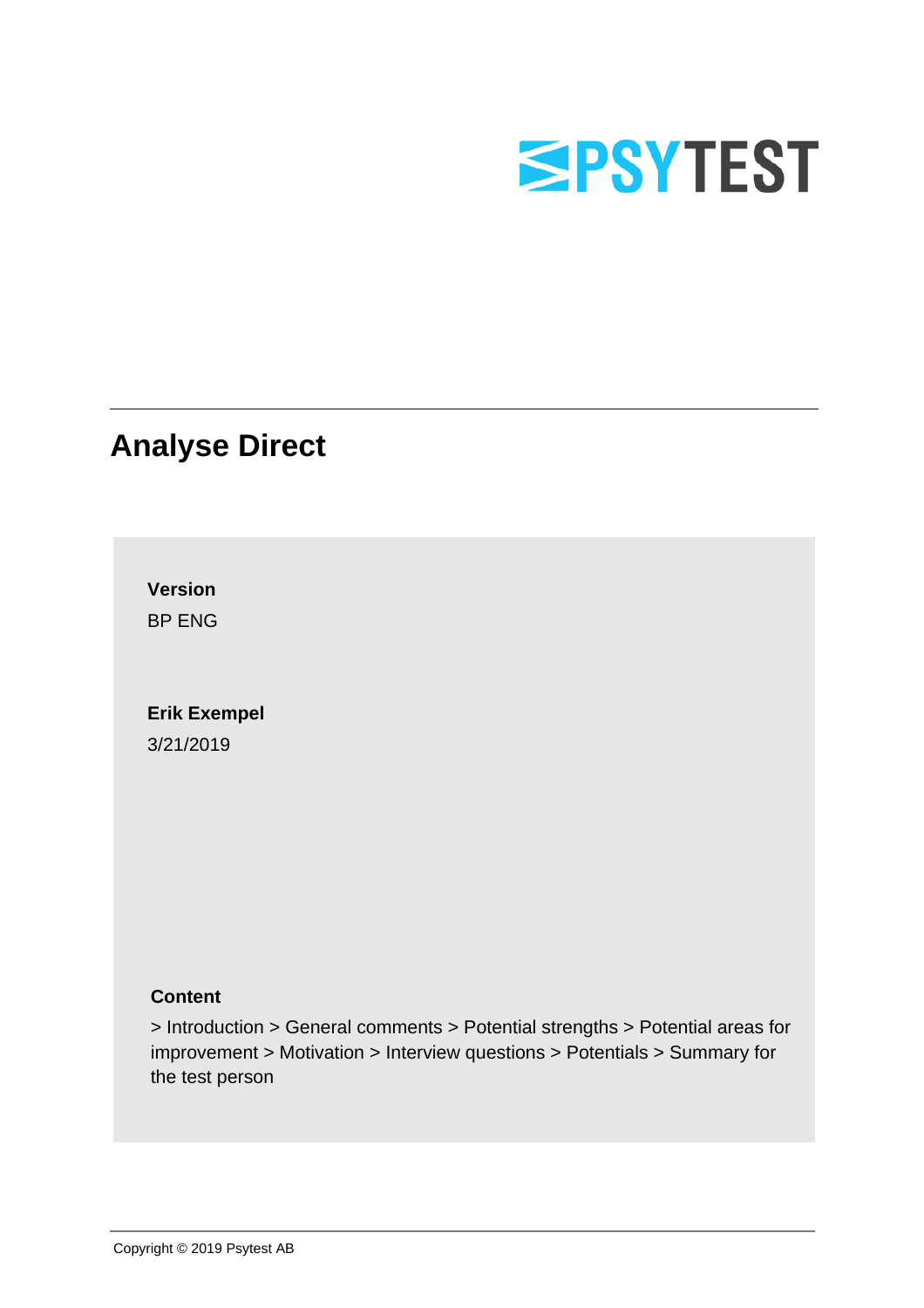

This report gives you quick and easy access to an experienced practitioner's knowledge and expertise. It is based on test takers' responses to the BP Basic Profile, a quality-approved personality test. This expert system is modeled after the interpretation of test results by Stefan Lindstam, Licensed Psychologist. Dr. Lindstam has developed BP and has many years of practical experience using it.

The report can be used as a "second opinion" in recruitment and career counseling situations. The test person's response to BP is compared to how a mixed group of applicants for various positions have responded. The test responses that deviate from this group's average are interpreted and presented as potential strengths and areas for improvement. The report also provides suggestions for interview questions, as well as research-based measures of potential that predict success in a range of professional roles. The last section, "Summary for the test person," can be given to the candidate as feedback on the test result. **Other parts of the report should not be given to the test taker, nor should you read numerical results and lengthy pieces of text to the candidate. Instead, incorporate only the points you want to discuss during your general interview.**

Although considerable work has gone into ensuring the accuracy of the report's content, Psytest AB cannot guarantee that all the information in this report accurately describes the test person. The reasons are that

- Test takers differ in their level of self-awareness. Some have a high level of self-awareness, while others may actually believe things about themselves that are not necessarily true.

- Test takers differ in their degree of transparency/honesty in responding to the test questions. To counteract this phenomenon, response-style scales are built into the test, and the test questions themselves are designed to elicit honest responses. Nevertheless, candidates can sometimes still manage to control their answers.

When interviewing candidates personally, you can, to some extent, adjust your interpretation of the test results for the potential inaccuracies outlined above. However, since the report is computer-generated, such adjustments can be made only by you, as a user of the report. **Therefore, only the user of the report is responsible for the consequences of decisions based on the report.** The report should not be used as the sole basis for decision-making: A person's success in a professional role is influenced not only by personality traits and motivation but also other factors, such as skills and talent. **The report's claims should be considered hypotheses whose accuracy should be examined in an interview.**

The expert system is a complex system, in which various combinations of scale values are interpreted. It is also a "living" system that develops over time. That is, the underlying interpretation rules of the system and texts it generates are refined gradually. Such changes also occur retroactively, so if you want to reaccess a result later, the text may differ slightly from the first time you accessed it. If you want to make sure you have an identical statement for the future, save the report to your own hard drive the first time you access it. Keep in mind that you are responsible for archiving information in accordance with applicable personal data laws.

© Psytest AB, 2019. All rights reserved. BP Basic Profile (the personality test that forms the basis of the report) is a trademark and product of Psytest AB, registered in Sweden. The report has been produced by Psytest AB for its customer. The content is Psytest AB's intellectual property.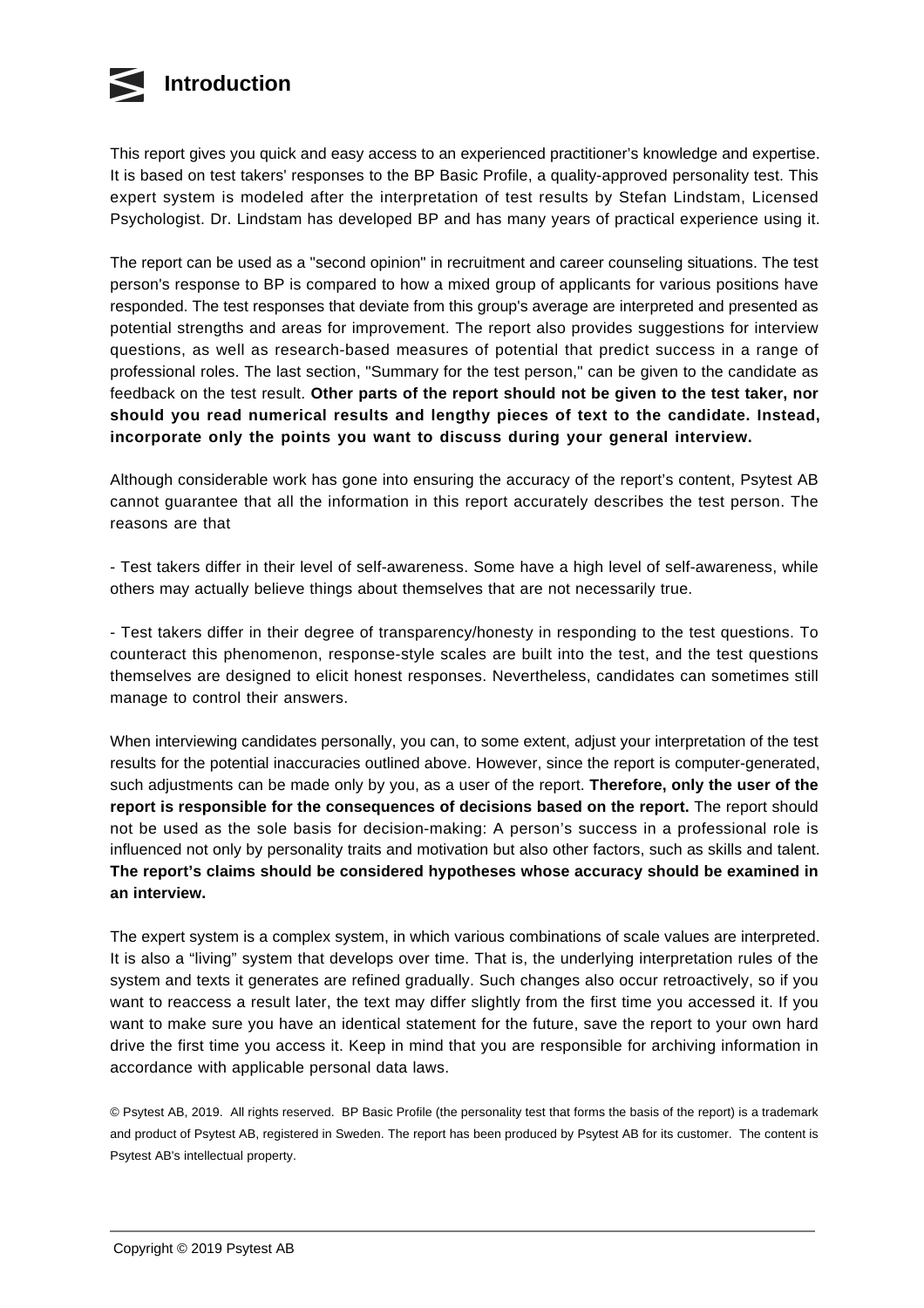#### K **General comments**

Below are some comments about the test taker's response style to the test. Specifically, the interpretability of the test result is briefly discussed.

> Both scores that identify whether the test has been honestly answered are within a broadly normal range: The test and, therefore, the report, can be considered normally interpretable.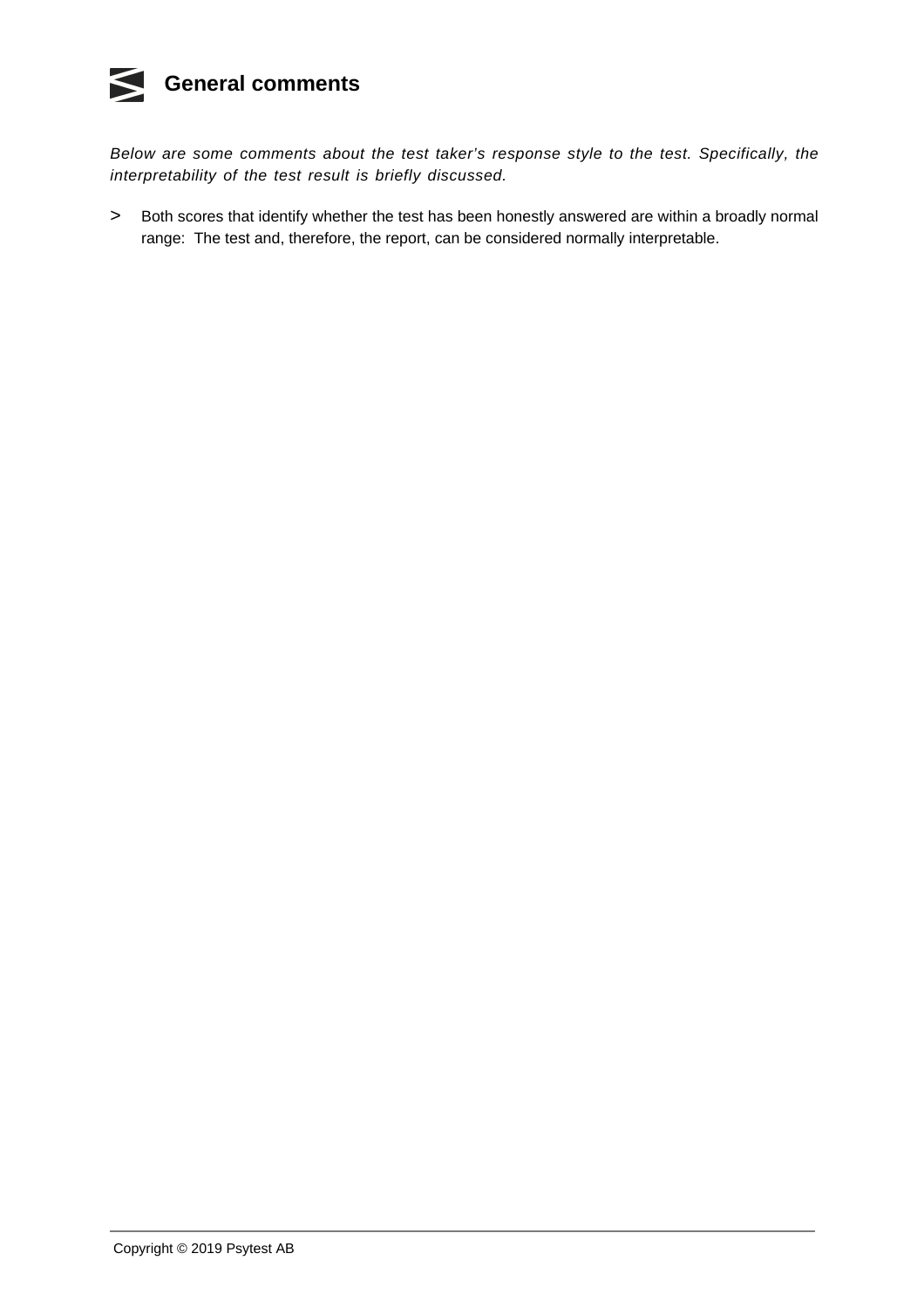## **Potential strengths**

Under this heading, probable strengths, according to the test result, are presented. Keep in mind that the personality traits described here are usually considered strengths. However, it may be that they do not play such a significant role for a particular position since the requirements of the position are quite specific. Therefore, it is necessary to look at the requirement profile of the current position to determine whether a particular strength is actually a deciding factor.

- > Has a clear sense of duty, requires a lot of oneself, and finds it easy to assume responsibility.
- > Willing to try hard to succeed in life. Sets high goals, seeks recognition and success. Competitive.
- > An active person with a high energy level. Is comfortable with having "many irons in the fire."
- $\geq$ Good work ethic, puts a great deal of his or her energy into work.
- $\,>$ A driven person who tries hard to do a good job and achieve success.
- $\,>$ Sociable, enjoys being with others, likes to discuss issues and exchange experiences.
- > Considerate and diplomatic. Adapts to others.
- > Takes a prominent role when he or she has something important to say, otherwise lets others take a leading role.
- > Finds ways to move forward when others get bogged down, sees opportunities, has new ideas.
- > Change-oriented and dynamic. Has many original ideas and is fearless about testing them.
- $\geq$ Entrepreneurial, attracted to potentially risky business ventures.
- > Brave and risk-tolerant. Fearless in uncharted territory.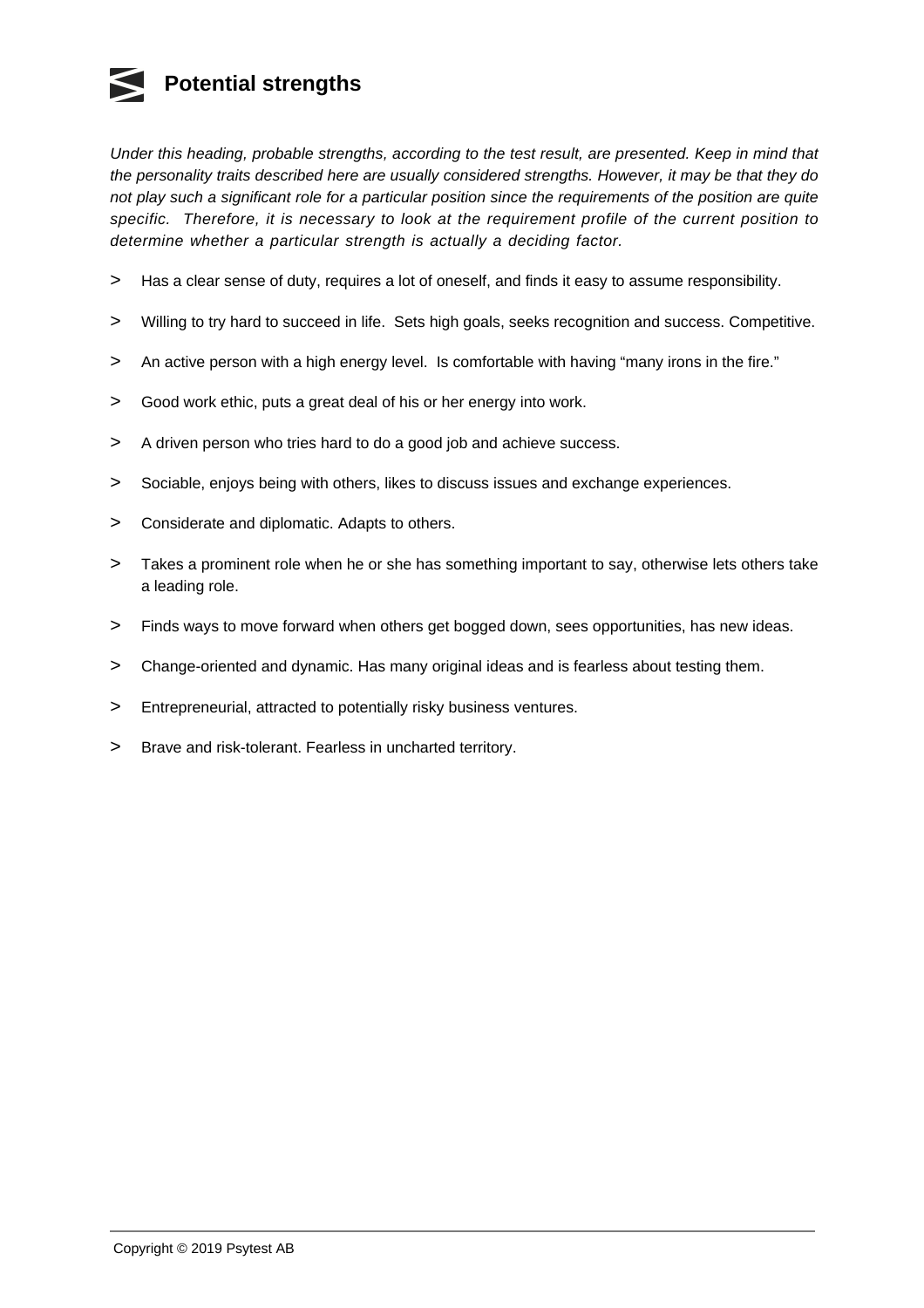## **Potential areas for improvement**

Under this heading are likely areas for improvement according to the test results. Keep in mind, however, that while the personality traits described are usually considered areas for improvement, they may not play a significant role in a specific position if the requirements of that position are not affected by these traits. Therefore, it is necessary to look at the requirement profile of the current position to determine whether a particular area of improvement really poses a problem.

- > Possibly a little "too competent": can easily take on too much responsibility.
- > Very ambitious, career-oriented and competitive, all of which can fit well or less well in different organizations, depending on the possibilities for upward mobility.
- > Somewhat on the emotional side; is easily hurt by criticism.
- > Spontaneous, does not like planning very much. Could structure some things better.
- $\geq$ Creative/imaginative but probably easily bored by routine tasks.
- > Can be oversensitive and may be quick to see both real and imagined dangers.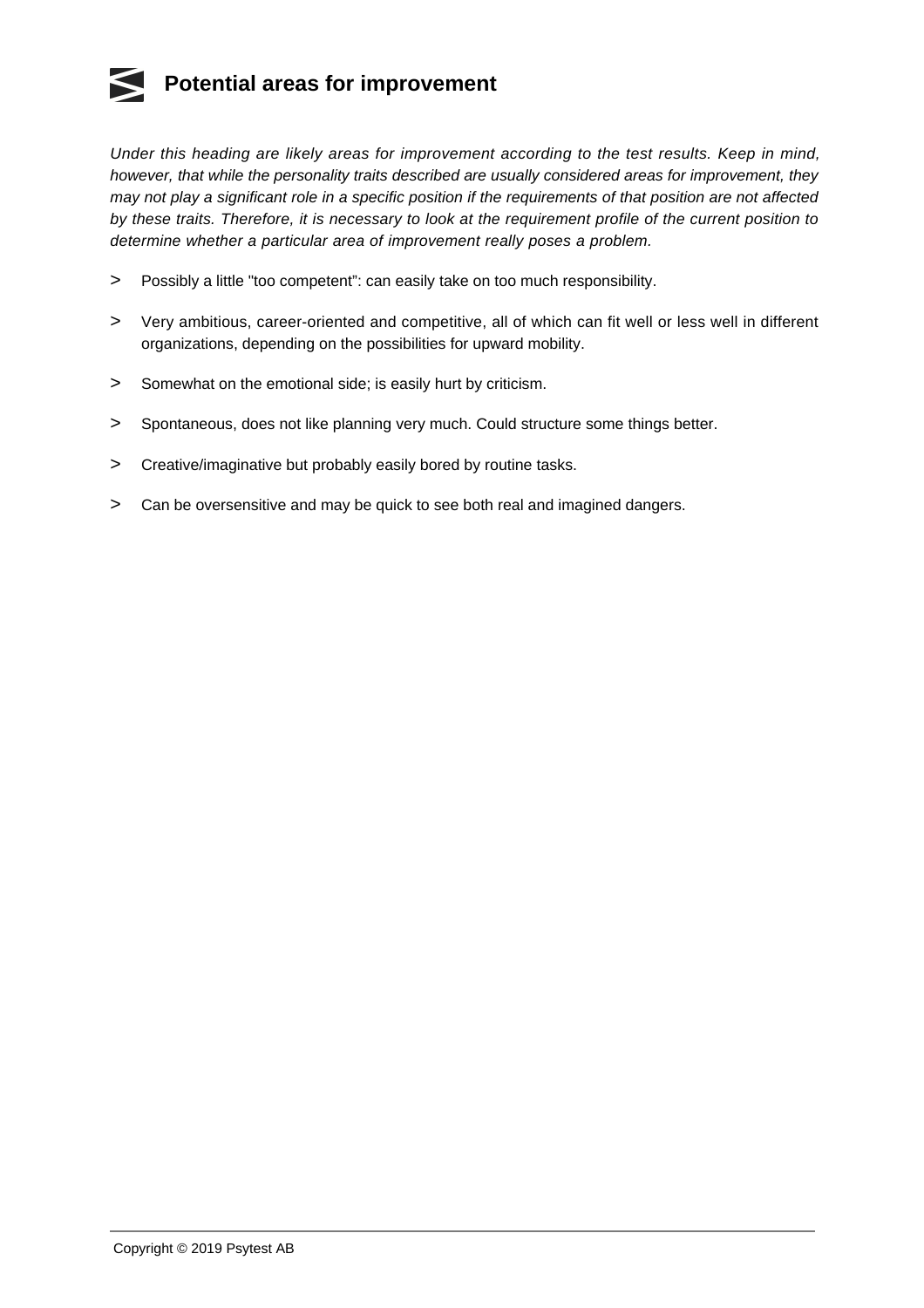

The needs/motivations discussed here are those that we all have to some extent. Those mentioned below are presumed, based on the test results, to be stronger than average in the test person. If no points are mentioned, it means that no need /motivation deviated clearly from the norm. (Having no deviation from the norm does not mean that the person has no needs/motivation).

- $\geq$ Need to succeed, to gain recognition, to become well-known, to do work that leads to a high status.
- > Need for activity and movement, need to do things.
- > Need to perform well professionally to be happy with life; clear performance motivation, need for development opportunities and challenges.
- > Need to be around people, to make decisions and discuss things with others.
- > Need to have harmonious relationships with others, to be liked and accepted and to gain the appreciation of others.
- > Need for adventure, need for the stimulation associated with danger, to take risks and challenge oneself.
- > Need to be creative, to think innovatively and develop new things, to try new things, to think conceptually.
- > Need for change and variety, more comfortable with several shorter projects at once than with one longer project.
- > Strong need for stimulation, need for "action." (Especially if the person has an educational background in an economic field: Interested in starting his or her own business venture.)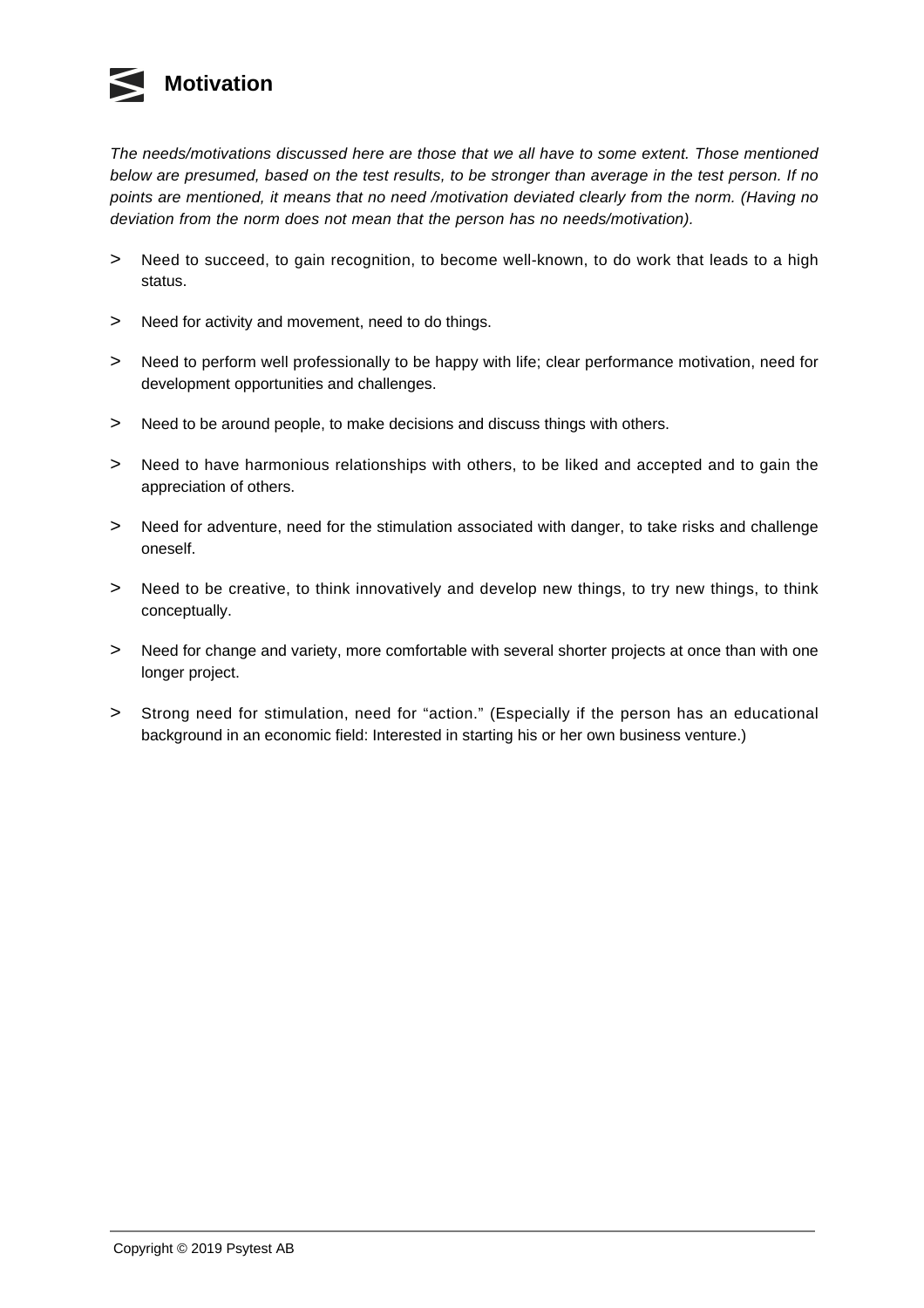## **Interview questions**

This section suggests questions to ask in the interview. They concern potentially critical areas of improvement that may need to be further explored. The requirement profile of the position determines how critical the need for improvement is. These questions are meant to complement the questions you would customarily ask in the interview. Along with each group of questions are answers that contradict the presumption that there is a potentially critical need for improvement in a given area, as well as answers indicating that the area is, indeed, problematic. If there are no suggestions for interview questions, the test did not indicate a potentially critical area for improvement within its range of measurement.

#### $\overline{\phantom{a}}$ **Potential area for improvement: Lack of structure/planning**

**Suggested interview questions:** Can you describe a long, complex project you were responsible for? How did you like it? What was the result? Are you more a flexible and spontaneous person or more a structured and meticulous person? Would you call yourself more a "starter" or a "finisher"? Can you give examples? How has it been possible to achieve your professional goals in the past year? What did your success depend on most of all?

**Answers that do not suggest a problem:** Enjoys long, complex projects in which he or she can coordinate a lot. Seems to function well in these situations. Describes him or herself as more of a structured and meticulous person and more as a "finisher." Seems to reach his or her goals in a timely, focused, and well-planned manner.

**Answers that suggest a problem:** Does not enjoy long, complex projects, describes him or herself more as a flexible and spontaneous person, more a "starter" than a finisher, has not reached goals in time. Seems as though he or she does not structure and plan his or her way towards goals without tiring or becoming sidetracked and, therefore, does not follow through.

> **Potential area for improvement: High risk-taking** Comments: This area can be a strength in some entrepreneurial and commercial/sales roles.

**Suggested interview questions:** How much adventure do you need to avoid boredom? Compared to others, how much risk are you comfortable taking? How quickly do you get to know a job so well that it starts to feel routine?

**Answers that do not suggest a problem:** Describes oneself as perhaps quite adventurous, but also as a person who takes well-calculated risks. Can explain rationally why certain risks were taken. In any case, does not express a marked distaste for routine tasks.

**Answers that suggest a problem:** Describes oneself as a thrill seeker who needs a lot of adventure and change. Risk-taking does not always seem rational but rather more for the sake of the risk itself. Describes oneself as more risk-taking than others. Likes working on "putting out fires." Becomes quickly bored by routine work.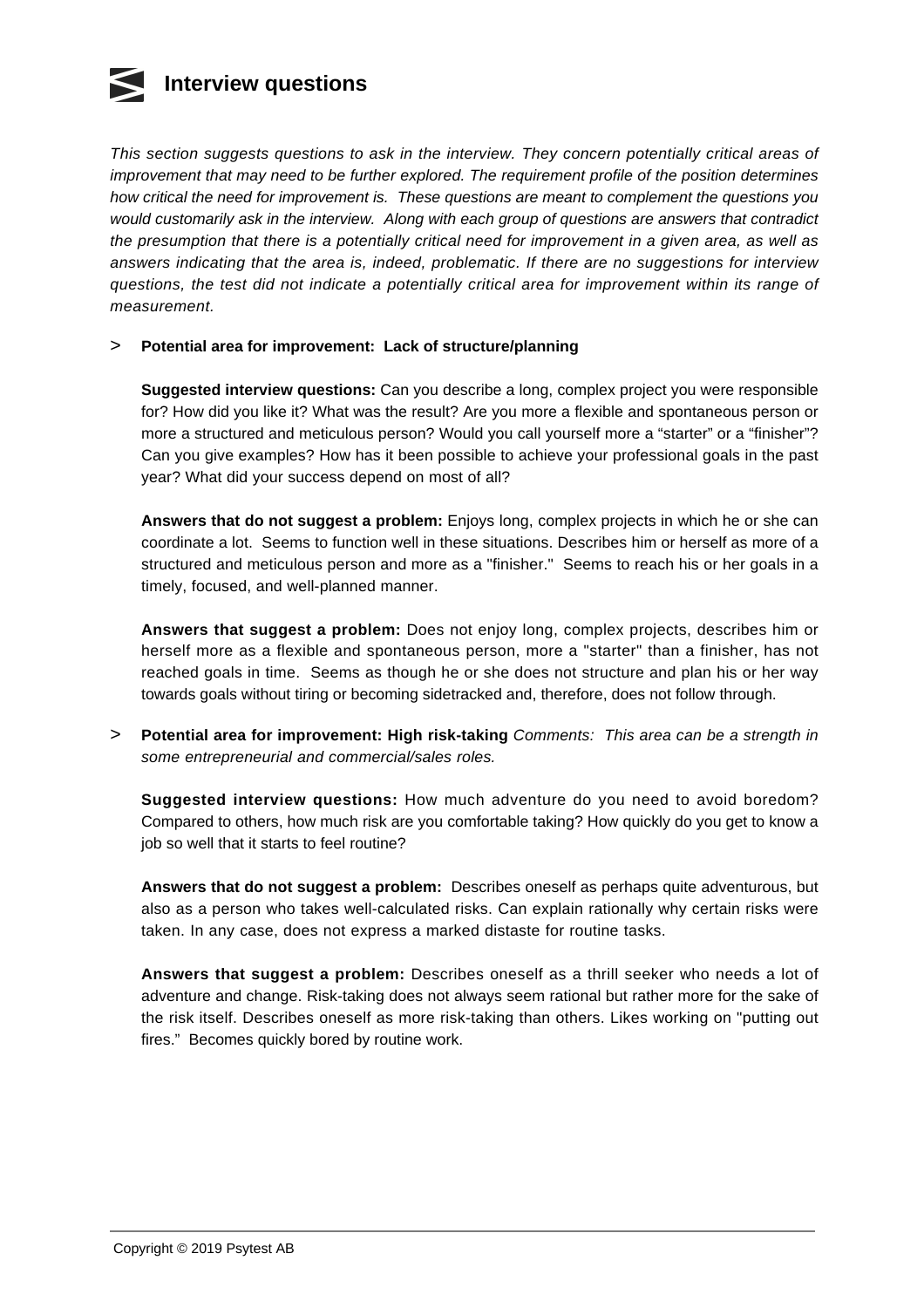

This section presents predictions about the success of the test person in various popular professions. Predictions are based on research results from meta-analyses, studies that summarize the results of many other individual studies. Although the predictions are based on scientific research, it is important to keep in mind that 1. Personality traits can only partly explain what makes a person succeed in a particular profession. Intelligence, professional skills, and interests often play a decisive role, as well as external factors, such as the quality of support from supervisors and colleagues. 2. The assessments of a person's potential are based on a general leadership role, a sales role, a service role, etc. In reality, though, similar job titles can contain quite different tasks. In addition to looking at scores as predictors of success, take into account other information in this report, as well as the candidate's CV and interview and other test scores if they are collected. Aptitude tests are recommended as a supplement, especially for the assessment of leadership potential, creative potential, and in general for analytical potential. For some positions, combining measurements of potential can work well. Start with the requirement profile and see if the current role requires a combination of the different potentials.

The point scale used is the Stanine scale, ranging from 1 to 9, with 5 as the mean. As a rule of thumb, the values can be interpreted as:  $1 =$  very much below average,  $2 =$  much below average,  $3 =$  below average,  $4 =$  weak average,  $5 =$  average,  $6 =$  strong average,  $7 =$  above average,  $8 =$  much above average, and  $9 =$  very much above average. The comparison group (norm group) is a mixed group of applicants for many different positions. For each prediction of potential, a brief general comment is presented first.

- $\geq$ **Leadership potential:** The very highest scores suggest outgoing and change-oriented managers. For more operations-oriented managers, scores should rather be slightly below 9, optimally. Many good salespeople also get high scores. **The test person's leadership potential = 8**.
- > **Sales potential:** The potential better identifies a person's aptitude for "closing sales" than longterm relationship-building and customer development. If the latter is important, the service potential should also be high. **The test person's sales potential = 8**.
- > **Service potential:** A fairly "strong" service orientation is suggested by this potential. Many in the service professions are not as energetic and careful yet also creative as those who get top marks on this potential. **The test person's service potential = 8**.
- > **"Conscientious specialist" potential:** The potential aims to identify a reliable and conscientious employee who adapts to existing structures and to co-workers. **The test person's "conscientious specialist" potential = 5**.
- > **Creative potential:** The potential aims to identify a disposition that favors real originality and not just a relative "openness to new ideas." **The test person's creative potential = 6**.
- > **Cooperation potential:** This potential is associated with smooth collaboration in groups. It suggests that one gets along with and tries to respect others. **The test person's cooperation potential = 8**.